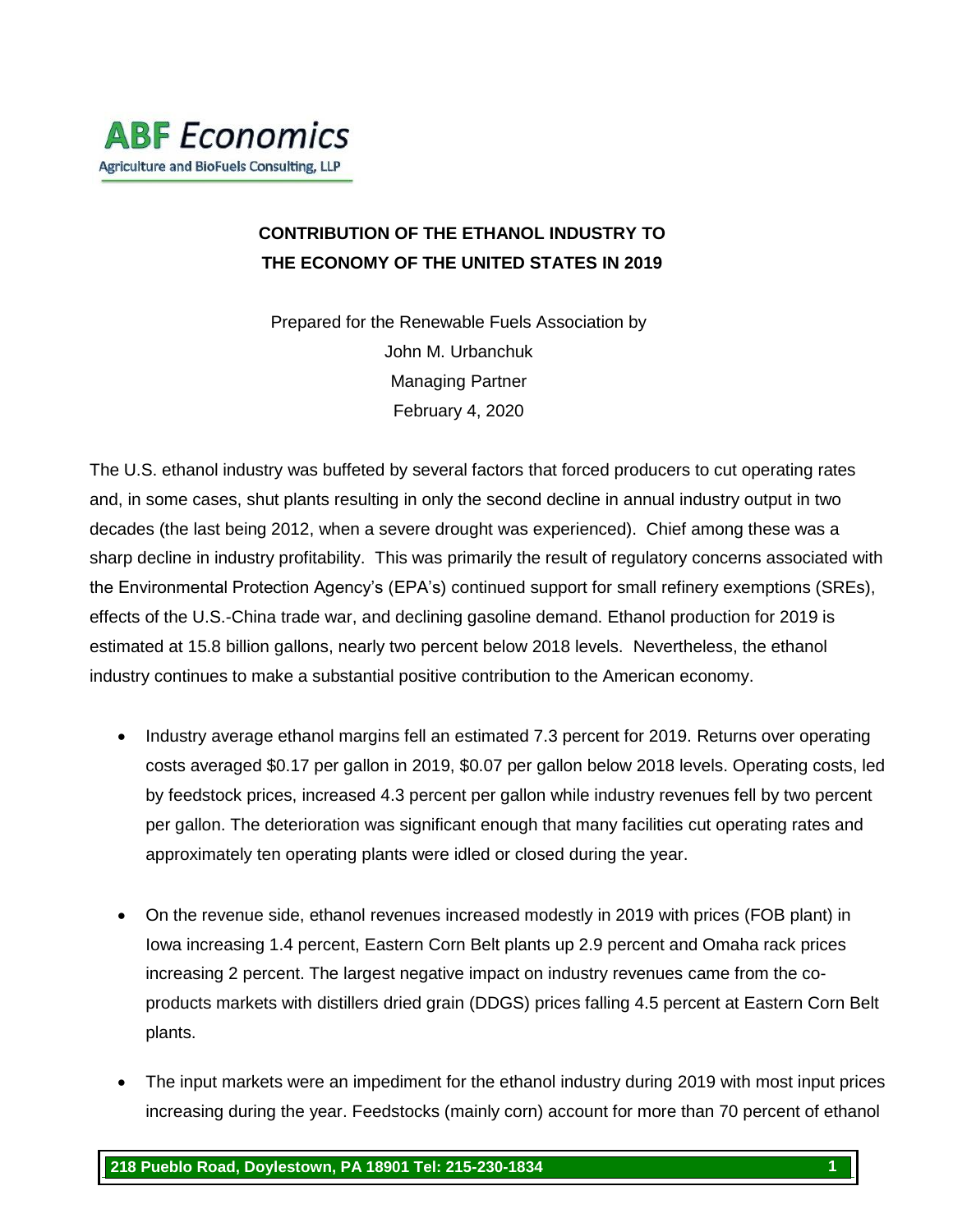production costs. 2019 was a bizarre year for crop production. Heavy flooding in major corn producing states resulted in record levels of prevented plant acres and while total planted area for corn increased modestly in the spring, average yields fell resulting in a five percent decline in corn output. Stock levels for the 2018 crop year declined modestly and despite expected reduction in demand, stocks for the 2019 season are projected to fall again.<sup>1</sup> This situation led to a 10.1 percent increase in cash market corn (No. 2 Yellow, Central Illinois) prices for all of 2019.<sup>2</sup>

- World oil prices started the year substantially below year earlier levels and despite a modest strengthening by midyear fell 12.6 percent for all of 2019. This decline was matched by gasoline prices. It is interesting to note that despite a strong consumer economy, lower gasoline prices were not sufficient to stimulate demand for finished gasoline, the principal market for ethanol. EIA reported that Americans consumed 143 billion gallons of finished gasoline in 2018 and year-todate data suggests that gasoline consumption posted a small decline in 2019. Domestic ethanol demand was flat during 2019 because of both stagnant gasoline demand and the impact of SREs on reducing blending requirements. The share of ethanol in gasoline remains virtually unchanged at 10.1 percent.
- The trade arena in 2019 was disappointing for both ethanol and DDGS. Exports of ethanol declined 12 percent in volume terms while the value of ethanol exports fell 11 percent. Exports of DDGS experienced similar patterns with volumes declining more than 10 percent and export values failing nine percent. Larger ethanol supplies in Brazil, general weakness in other major importing economies, and the continuing trade dispute between the U.S and China were major factors underlying weakness in trade.
- The regulatory environment continued to provide challenges for the industry. The EPA's final rule for 2019 renewable volume obligations (RVOs) under the Renewable Fuel Standard (RFS) continued the requirement for 15 billion gallons of conventional renewable fuel (e.g., corn-starch ethanol) in 2019, nominally equal to the level established by Congress in the 2007 Energy

l <sup>1</sup> https://www.usda.gov/oce/commodity/wasde/wasde1219.pdf

<sup>2</sup> https://www.ers.usda.gov/data-products/feed-grains-database.aspx#.UYr22794GZY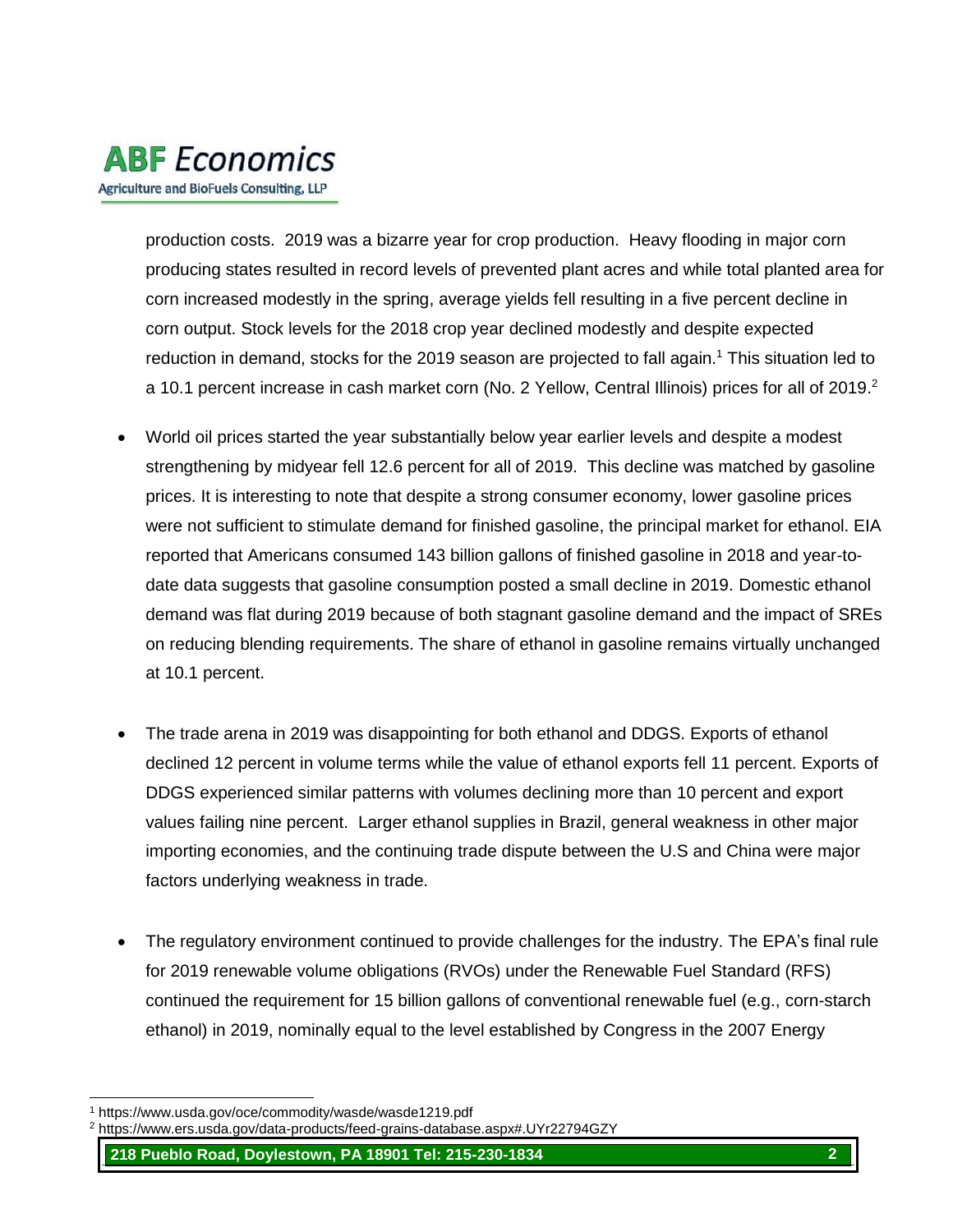

Independence and Security Act.<sup>3</sup> The final rule for 2020 continued the conventional requirement at 15 billion gallons but increased the advanced biofuel requirement from to 4.92 billion gallons in 2019 to 5.09 billion in 2020. The major regulatory issue that continued to affect the ethanol industry in 2019 was the continued use of SREs by the EPA, which effectively reduced the required volumes. The RFS passed in 2005 gave the EPA authority to extend a temporary exemption from biofuel mandates to small refineries. Under the exemption authority, the EPA has reinstated RINs (Renewable Identification Numbers, which are essentially credits under the RFS) to small refiners.<sup>4</sup> Refiners that receive exemptions can use these RINs to comply with the RFS requirements instead of blending physical gallons of biofuels. These waivers effectively reduce the amount of biofuel required to enter the motor fuel supply. An EPA analysis published in October 2019 reported that the 31 SRE waiver requests granted for the 2018 compliance year exempted 7.4 percent of the total RFS renewable fuel volume mandate, or about 1.43 billion gallons.<sup>5</sup> EPA reports that 21 petitions were received for 2019.<sup>6</sup>

• In response to President Trump's 2018 direction for the EPA to initiate rulemaking to expand the Reid Vapor Pressure (RVP) waiver to gasoline blended with up to 15 percent ethanol (E15), the EPA announced regulatory changes to allow E15 to take advantage of the 1-psi RVP waiver for the summer months that has historically been applied only to E10. E15 may now be sold yearround.

According to the Renewable Fuels Association (RFA), at year's end the ethanol industry's more than 200 plants had a total capacity of 16.8 billion gallons. However, due to the factors discussed above, approximately 190 plants were operating in 26 states producing at a rate of 15.8 billion gallons. Conventional feedstocks (e.g., corn and sorghum) accounted for the vast majority of ethanol production. At year's end, about 183 million gallons of capacity was under expansion or construction.

l

<sup>3</sup> Federal Register/Vol. 83, No. 237/Tuesday December 11, 2018

<sup>4</sup> Renewable Fuels Association. "The Impact of Small Refinery Exemptions on Ethanol Demand" November 20, 2018.

<sup>5</sup> "EPA refinery exemptions reduced renewable fuel blending requirements in 2018". EIA Today in Energy, October 25, 2018. <sup>6</sup> https://www.epa.gov/fuels-registration-reporting-and-compliance-help/rfs-small-refinery-exemptions. Accessed January 6, 2020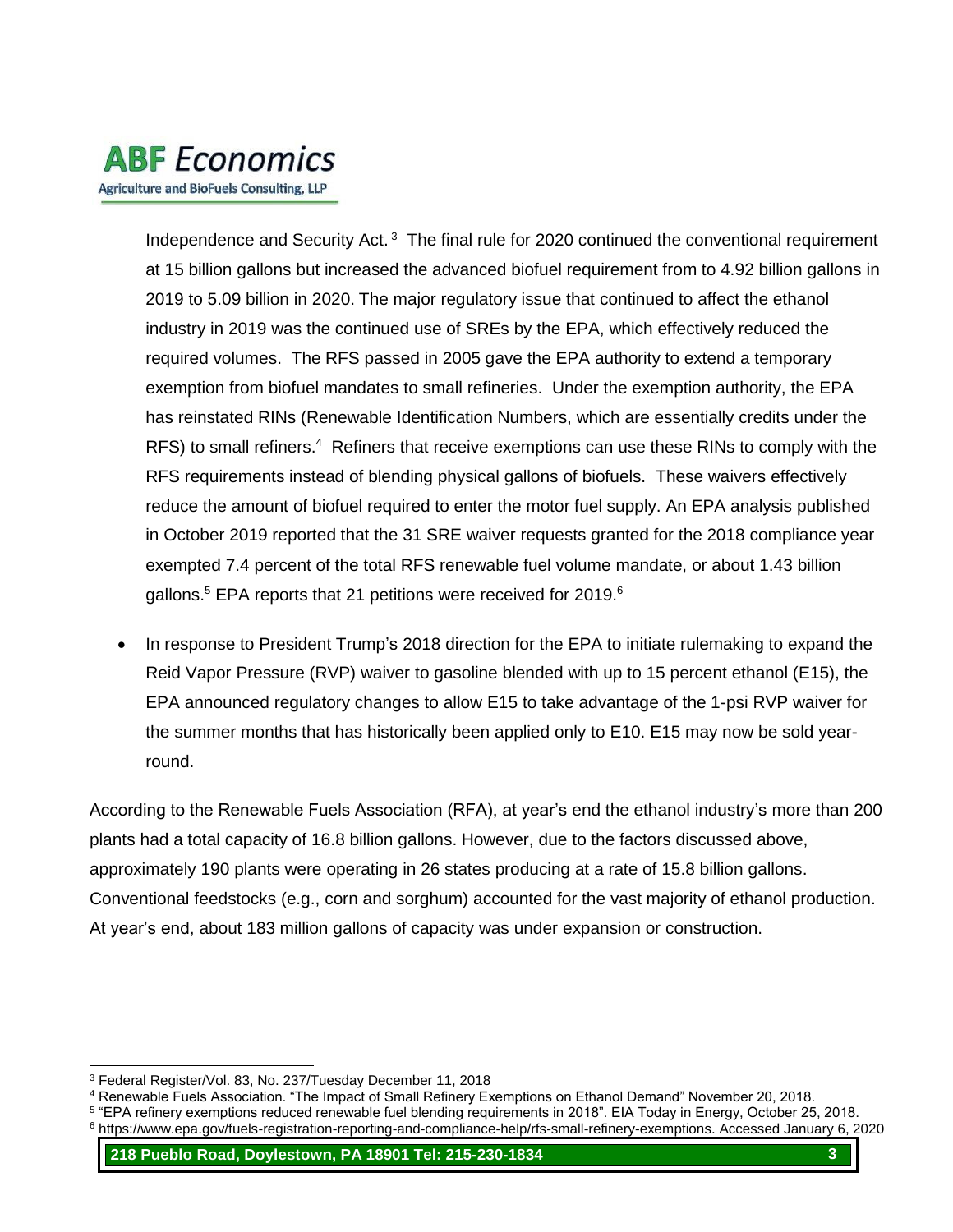This study estimates the contribution of the ethanol industry to the American economy in 2019 in terms of employment, income, and Gross Domestic Product (GDP) directly and indirectly supported by the industry.

#### **Expenditures by the Ethanol Industry in 2019**

Ethanol producers are part of a manufacturing sector that adds substantial value to agricultural commodities produced in the United States and makes a significant contribution to the American economy.

Expenditures by the ethanol industry for raw materials, other goods, and services represent the purchase of output of other industries. The spending for these purchases circulates through the local and national economy, generating additional value-added output, household income, and employment in all sectors of the economy.<sup>7</sup> Ethanol industry expenditures can be broken into three major categories: construction of new production facilities, ongoing production operations, and research and development.

1. Construction

l

Industry capacity increased an estimated 292 million gallons during 2019, with new plants coming online and expansion and "debottlenecking" of conventional ethanol and second-generation production facilities. At year's end, RFA reported 183 million gallons of new capacity under construction or expansion.

#### 2. Ongoing production operations

The industry spent more than \$27 billion on raw materials, other inputs, and goods and services to produce ethanol during 2019, 2.3 percent more than a year ago. Production costs were based on a model of dry mill ethanol production maintained by the author of this report. These estimates

 $7$  Expenditures for feedstock and energy were estimated using 2019 calendar year average prices. Revenues were estimated using 2019 calendar year average prices for ethanol; Distiller's grains, and Distillers' corn oil. Prices were provided by USDA/ERS and AMS, and EIA.

**<sup>218</sup> Pueblo Road, Doylestown, PA 18901 Tel: 215-230-1834 4**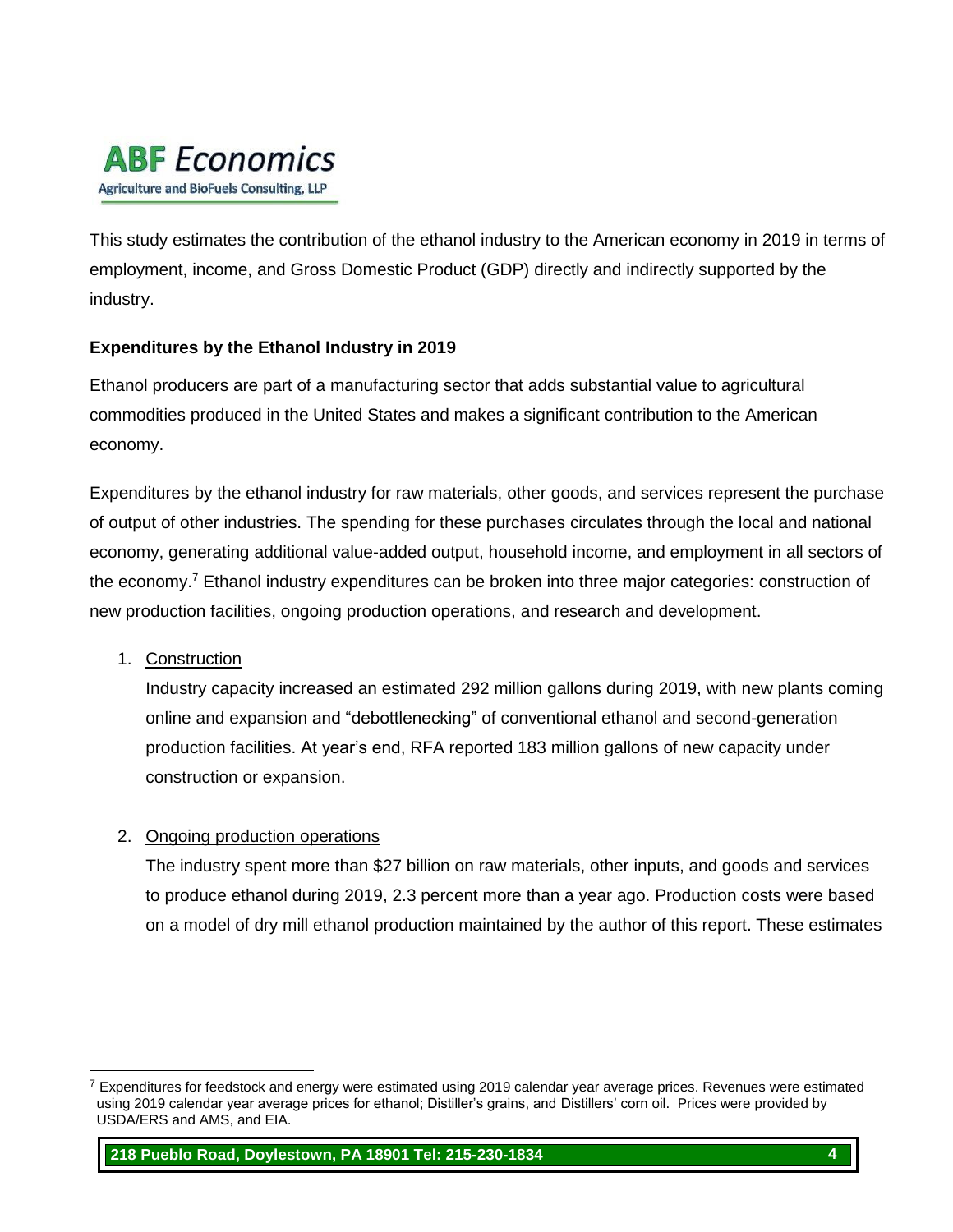

are consistent with generic dry mill ethanol costs, such as those published by Iowa State University.<sup>8</sup> Table 1 details the expenditures by the ethanol industry in 2019.

|                                 | 2018     | 2019     | <b>Percent</b>        |
|---------------------------------|----------|----------|-----------------------|
| <b>OPERATING COSTS</b>          | Mil \$   | Mil \$   | Change                |
| Feedstock (corn)                | \$19,094 | \$20,268 | 6.1%                  |
| Enzymes, yeast and chemicals    | \$1,151  | \$1,152  | 0.1%                  |
| <b>Denaturant</b>               | \$852    | \$635    | $-25.5%$ <sup>9</sup> |
| Natural Gas, electricity, water | \$3,007  | \$2,743  | $-8.8%$               |
| <b>Direct labor</b>             | \$1,148  | \$1,071  | $-6.8%$               |
| Maintenance & Repairs           | \$502    | \$502    | 0.1%                  |
| Transportation                  | \$145    | \$145    | 0.1%                  |
| GS&A                            | \$598    | \$599    | 0.1%                  |
| <b>Total Operating Costs</b>    | \$26,497 | \$27,114 | 2.3%                  |
| \$/Gallon                       | \$1.65   | \$1.72   | 4.3%                  |

Table 1 Estimated Ethanol Production Expenditures, 2019

The largest share of spending was for corn and other feedstocks used as raw material to make ethanol. The ethanol industry used 5.5 billion bushels of corn (and corn equivalent) on a gross basis in 2019, valued at \$20.3 billion. Reflecting this, the ethanol industry is a major source of support for agricultural output and farm income. Together, feedstock and energy accounts for about 83 percent of ethanol production costs.

This analysis estimates both the total production effect and the crop price (farm income) effects of ethanol production on agriculture based on a structural model of U.S. agriculture maintained by the author. The impact of demand for corn to produce ethanol on farm income was adjusted so as to not overstate the impact of ethanol demand on revenue for the corn sector.

l <sup>8</sup> See the Ethanol profitability spreadsheet maintained by Don Hofstrand "AgDecision Maker D1-10 Ethanol Profitability" available at <http://www.extension.iastate.edu/agdm/energy/xls/d1-10ethanolprofitability.xlsx>

<sup>9</sup> The sharp decline in denaturant expenditures reflects, in part, a change in the assumption regarding the pricing benchmark. The decline in expenditures for water is due to an update of the assumption of water use per gallon of ethanol produced.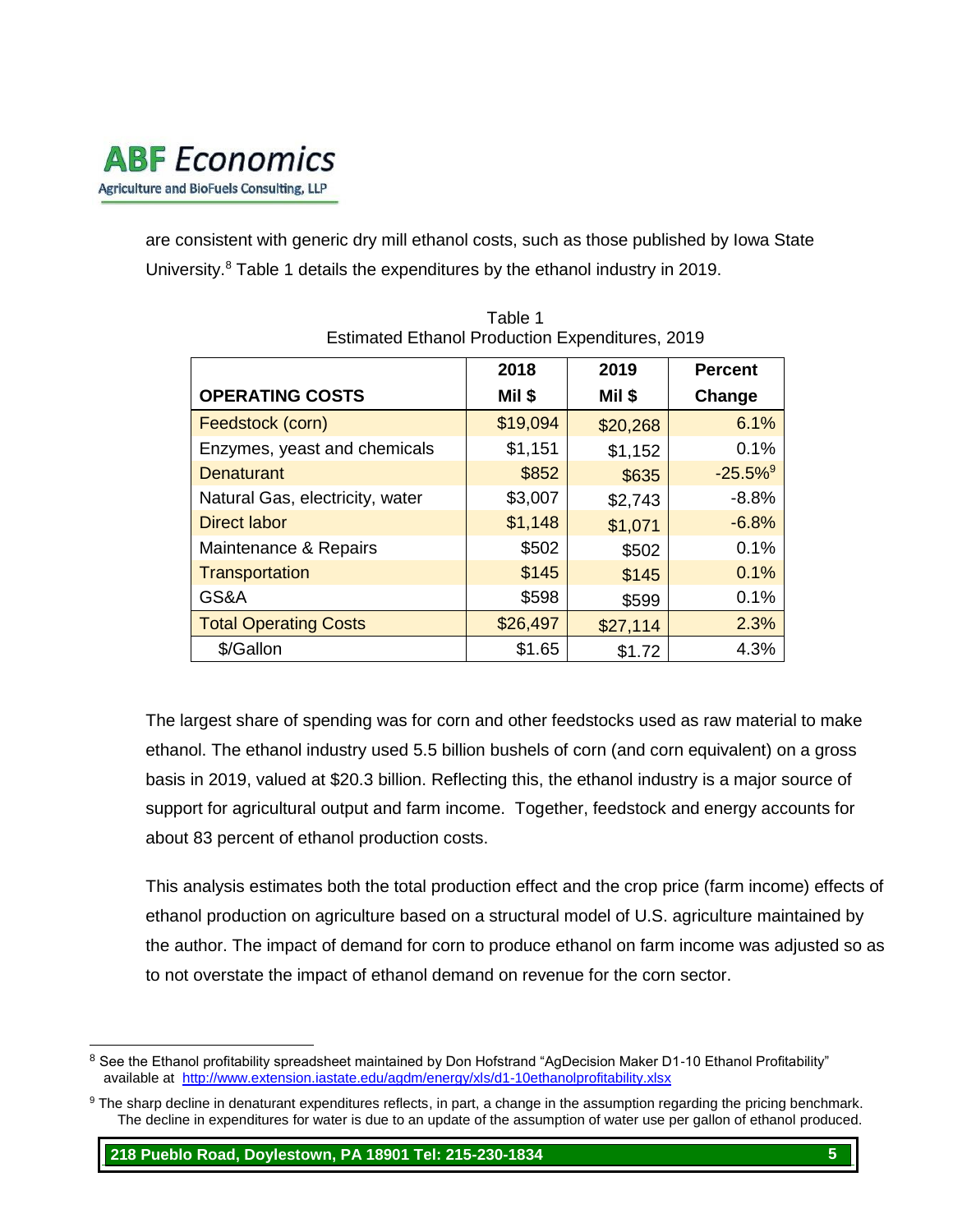# **ABF** Economics

Agriculture and BioFuels Consulting, LLP

The remainder of spending by the ethanol industry for ongoing operations is for a range of inputs such as enzymes, yeast and chemicals; electricity, natural gas, and water; labor; transportation; and services such as maintenance, insurance, and general overhead.

#### 3. Research and Development

The renewable fuels industry is a significant engine for research and development (R&D) both in the public and private sectors. Much of the R&D activity in the biofuels industry is aimed at discovering and developing advanced biofuels feedstock and the technology needed to meet RFS2 targets for cellulosic and advanced biofuels. The primary public-sector agencies underwriting R&D in biofuels are the U.S. Departments of Energy (USDOE), Agriculture (USDA), and Defense (DOD). In addition to the federal government, many states are funding R&D in feedstock development as well as infrastructure. These public funds are being leveraged significantly by private sector firms undertaking research in a wide range of biofuels activities. We have assumed that R&D spending on biofuels continued to expand during 2019. Reflecting this we estimated that industry R&D expenditures grew at the overall rate of inflation and totaled an estimated \$906 million in 2019. 10

#### 4. Co-product value

l

Most ethanol is produced by dry mills that also produce valuable co-products in the form of DDGS and distiller's corn oil (DCO).<sup>11</sup> There is significant ongoing research directed at improving these co-products, notably DDGS, to increase inclusion rates in swine and poultry and enhancing suitability as a feed ingredient in markets such as aquaculture. The ethanol industry produced an estimated 43.6 million short tons of DDGS and nearly 3.9 billion pounds of DCO in 2019 with an

<sup>10</sup> A recent example of R&D spending is the ARPA-E SMARTFARM funding announced on December 19.Estimates of the amount of R&D spending on biomass and biofuels vary substantially. For a discussion of R&D spending on biofuels see "Agricultural Preparedness and the Agriculture Research Enterprise". President's Council of Advisors on Science and Technology. Washington DC, December 2012. A 2013 study prepared by Mary Solecki, Anna Scodel and Bob Epstein at E2 Environmental Entrepreneurs. "Advanced Biofuel Market Report 2013" suggests that R&D spending on biofuels approaches \$1.7 billion. A (relatively) new report on federal spending on R&D in energy published by EIA ("Direct Federal Financial Interventions and Subsidies in Energy in Fiscal year 2013", March 2015) estimates Federal R&D expenditures for biomass of \$300 million in FY 2013. This study does not include estimates for corporate (private sector) R&D.

<sup>11</sup> DDGS and corn distillers oil production is reported monthly in the USDA Grain Crushings and Co-Products Production report. <http://usda.mannlib.cornell.edu/MannUsda/viewDocumentInfo.do?documentID=1899>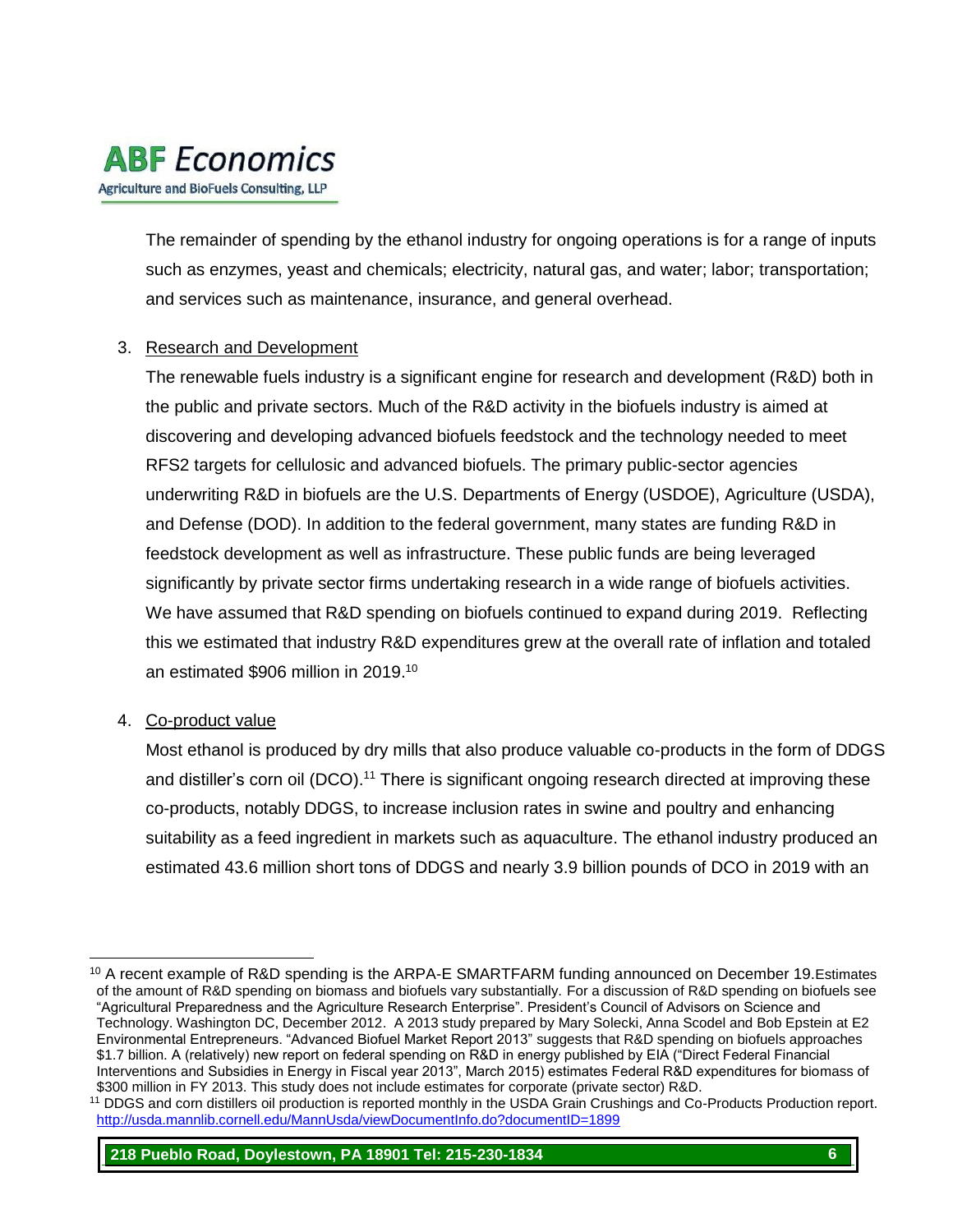

aggregate market value of \$7.5 billion. In large part the decline in industry revenue is attributable to sharply lower DDGS prices.

Spending associated with ethanol production, expansion and new construction activity, and R&D circulates and re-circulates throughout the entire economy several-fold, stimulating aggregate demand, and supporting jobs and household income. The economic activity associated with export activity adds to this impact. In addition, expanded economic activity generates tax revenue for government at all levels.

#### **Methodology**

We estimate the impact of the ethanol industry on the American economy by applying expenditures by the relevant supplying industry to the appropriate final demand multipliers for value added output, earnings, and employment.

To understand how the economy is affected by an industry such as ethanol production, it is necessary to understand how different sectors or industries in the economy are linked. For example, in the renewable fuels production sector, the ethanol industry buys corn from the agriculture sector; which in turn, buys inputs from other suppliers such as fertilizer and pesticide producers that also purchase products from a range of other industries. These are referred to as backward linkages. For example, grain production is linked through both forward and backward linkages to other economic sectors in each state's economy.

The household sector is linked to all sectors as it provides the labor and management resources. In turn, changes that affect incomes of the household sector typically have significant impacts compared to a change in the sales of other sectors. This is because households typically spend most of their income on both retail and service goods and this is a critical component of the national economy.

This study uses the IMPLAN (Impact Analysis for Planning) multiplier database to develop a model of the national economy, including sectors that support the ethanol industry, the links between them, and the level of national economic activity. IMPLAN is a commonly used economic input-output (I-O) model. I-O models are constructed based on the concept that all industries in an economy are linked together; and the output (i.e., sales) of one industry becomes the input of another industry until all final goods and services are produced. I-O models can be used both to analyze the structure of the economy and to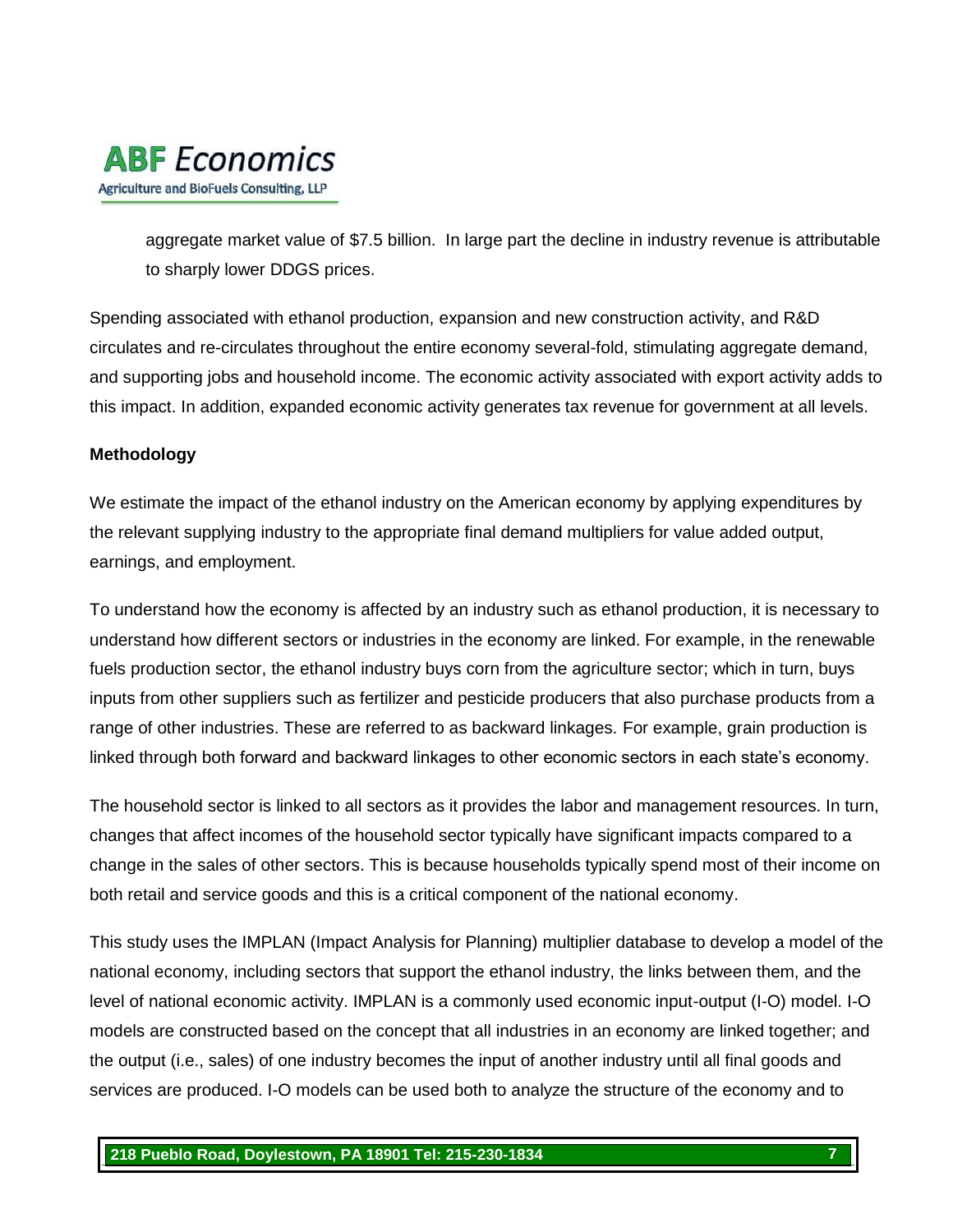

estimate the total economic impact of projects or policies. For this analysis, a model for the U.S. economy was constructed using current IMPLAN software and data.

As in the past, we continue to treat industry earnings as an addition to the household sector since the income is paid to owners of operating ethanol plants. As a result, the impact of corporate earnings is estimated using multipliers for the household sector and incorporated into direct GDP.

IMPLAN models provide three economic measures that describe the economy: value added, income, and employment.

- Value added is the total value of the goods and services produced by businesses in the country and is generally referred to as GDP
- Labor income is the sum of employee compensation (including all payroll and benefits) and proprietor income (income for self-employed work). In the case of this analysis, demand for corn and other feedstock to produce ethanol supports farm income through higher crop receipts than would be the case without ethanol production.
- Employment represents the annual average number of employees, whether full or part-time, of businesses producing output. It is expressed in full-time equivalent jobs. Value added including labor income and employment represent the net economic benefits that accrue to the nation because of increased economic output.

There are three types of effects measured with a multiplier: direct, indirect, and induced effects. Direct effects are the known or predicted changes in the economy associated with the industry directly involved (in this case, ethanol). Indirect effects are the business-to-business transactions required to produce direct effects (i.e., increased output from businesses providing intermediate inputs). Finally, induced effects are derived from spending on goods and services by people working to satisfy direct and indirect effects (i.e., increased household spending resulting from higher personal income).

We also continue to reflect the additional value of output of co-products (DDGS and DCO) in the analysis. Since these are co-products, and the backward linkages for their production is accounted for in the expenditures for ethanol production, the value for DDGS and DCO was treated as income and value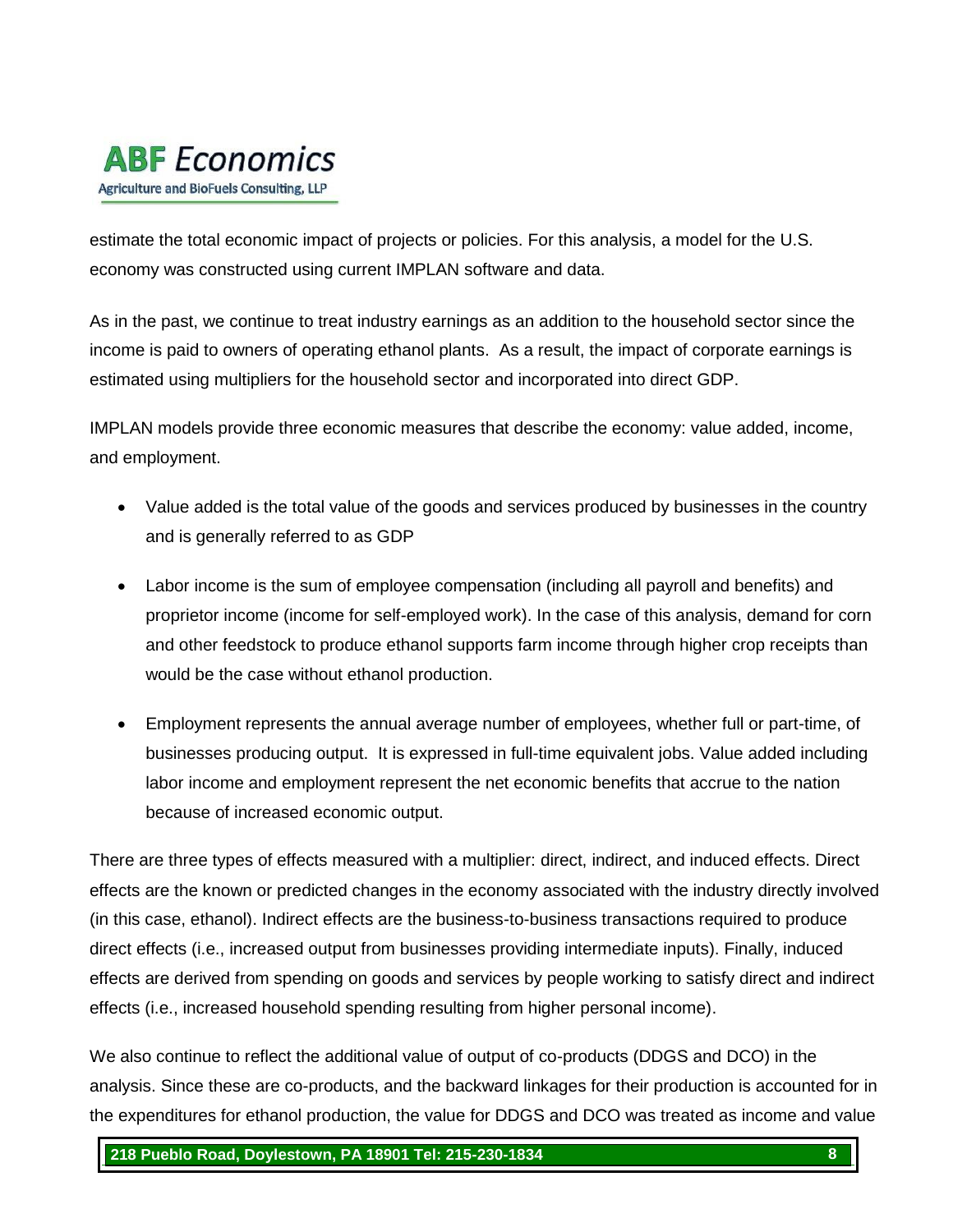added only, and we applied income multipliers to the employee compensation portion to avoid double counting.

As was the case in our previous studies, we incorporated the explicit impact of ethanol and DDGS exports in the economic impact analysis. The methodology for estimating the impact of trade differs from that used for industry output.<sup>12</sup> We estimated the impact of ethanol and DDGS exports by applying USDA Agricultural Trade multipliers for output and employment to the estimated value of exports for 2019 reported in the USITC trade databases. Since ethanol and DDGS are outputs of the organic chemical industry we used the USDA trade multipliers for the other organic chemicals industry. The USDA multipliers have three major components (or margins): production, transportation and warehousing, and wholesale/retail trade. Since IMPLAN already incorporates the impact of ethanol and DDGS production, to avoid double counting impacts we only applied the margins for transportation and trade to the value of exports. This represents the post-production (or ex-plant) impacts from exports.

#### **Results**

l

Table 2 summarizes the impact of ethanol industry production and exports on the U.S. economy in 2019. The full impact of the spending for annual operations of ethanol production, co-product output, exports, and R&D is estimated to have contributed nearly \$43 billion to the nation's GDP in 2019, 7.7 percent less than in 2018. A major reason for the lower GDP impact can be traced to reduced industry earnings. Agriculture remains a significant source of industry economic impact. This reflects the importance of ethanol demand to total corn utilization, the aggregate value of crop production, and crop receipts and farm income. The manufacturing activity of ethanol production alone contributed \$12.2 billion to the U.S. economy.

<sup>12</sup> <https://www.ers.usda.gov/data-products/agricultural-trade-multipliers.aspx>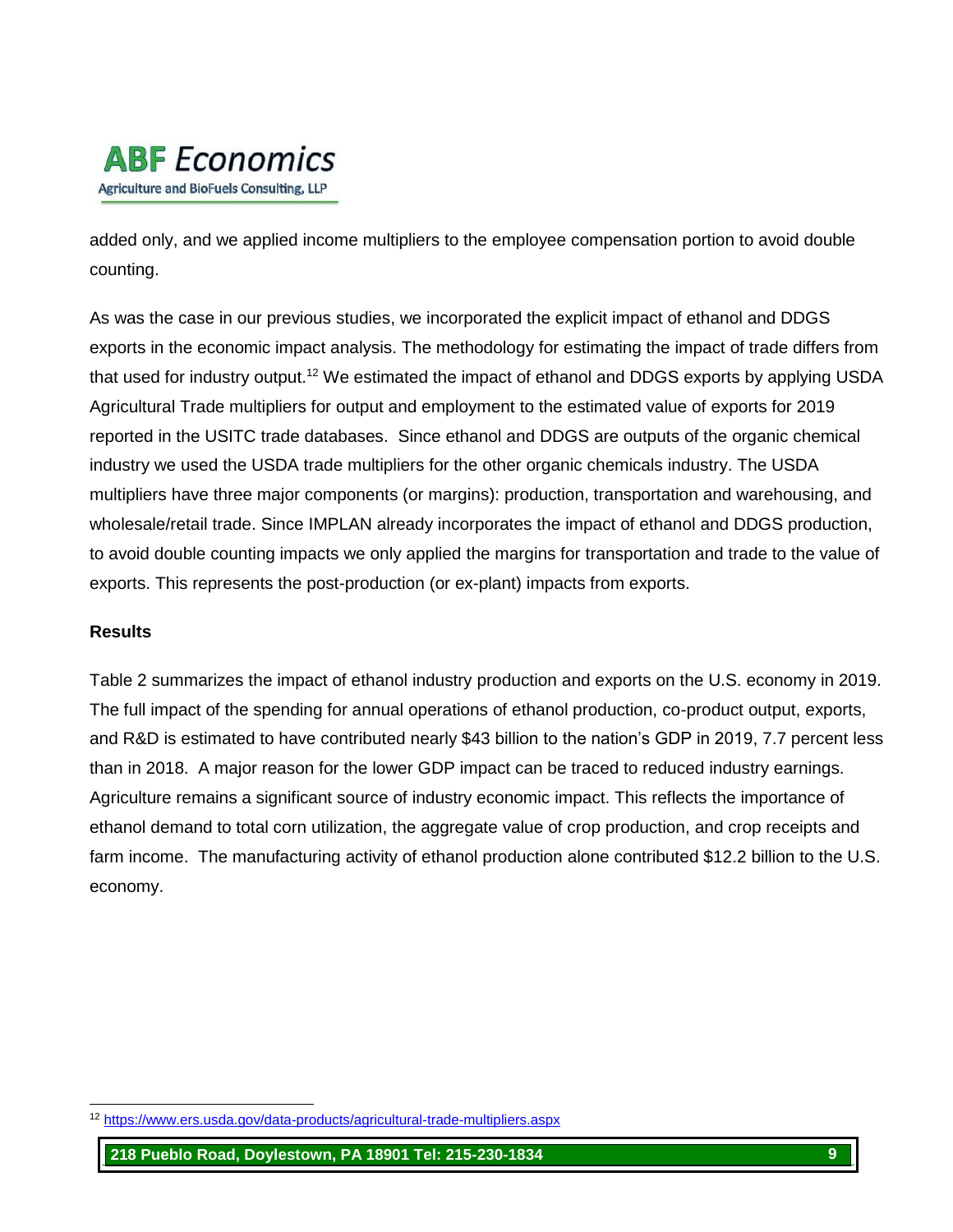|                                     | 2019<br><b>GDP</b><br>(Mil<br>2019\$) | 2019<br><b>Employment</b><br><b>FTEs</b> | 2019<br><b>Income</b><br>(Mil<br>2019\$) |
|-------------------------------------|---------------------------------------|------------------------------------------|------------------------------------------|
| <b>Ethanol</b><br><b>Production</b> | \$12,196                              | 77,112                                   | \$6,712                                  |
| Direct                              | \$3,709                               | 9,500                                    | \$1,862                                  |
| Indirect                            | \$4,698                               | 28,121                                   | \$2,681                                  |
| Induced                             | \$3,790                               | 39,491                                   | \$2,169                                  |
| <b>Construction</b>                 | \$393                                 | 3,880                                    | \$259                                    |
| <b>Direct</b>                       | \$130                                 | 1,351                                    | \$102                                    |
| Indirect                            | \$116                                 | 984                                      | \$73                                     |
| Induced                             | \$147                                 | 1,544                                    | \$84                                     |
| <b>Agriculture</b>                  | \$23,130                              | 241,000                                  | \$12,360                                 |
| <b>Direct</b>                       | \$4,278                               | 54,766                                   | \$1,916                                  |
| Indirect                            | \$11,917                              | 113,262                                  | \$6,476                                  |
| Induced                             | \$6,935                               | 72,972                                   | \$3,968                                  |
| R&D                                 |                                       |                                          |                                          |
| <b>Expenditures</b>                 | \$1,406                               | 12,249                                   | \$906                                    |
| <b>Exports (Total)</b>              | \$5,850                               | 14,771                                   | \$3,101                                  |
| <b>Total Ethanol</b>                | \$42,975                              | 349,010                                  | \$23,338                                 |
| Direct                              | \$8,600                               | 68,684                                   | \$4,233                                  |
| Indirect                            | \$22,991                              | 160,935                                  | \$12,590                                 |
| Induced                             | \$11,384                              | 119,392                                  | \$6,515                                  |

#### Table 2 Economic Impact of the Ethanol Industry: 2019

#### **Employment**

Jobs are created from the economic activity supported by ethanol production. While ethanol production is not a labor-intensive industry (accounting for about  $9,500$  full time equivalent direct jobs nation-wide)<sup>13</sup>, the economic activity of supporting industries generates a substantial number of jobs in the nation.

l <sup>13</sup> The Census Bureau does not report employment in ethanol production. This analysis conservatively assumes the average ethanol plant employs approximately 50 full-time equivalent employees.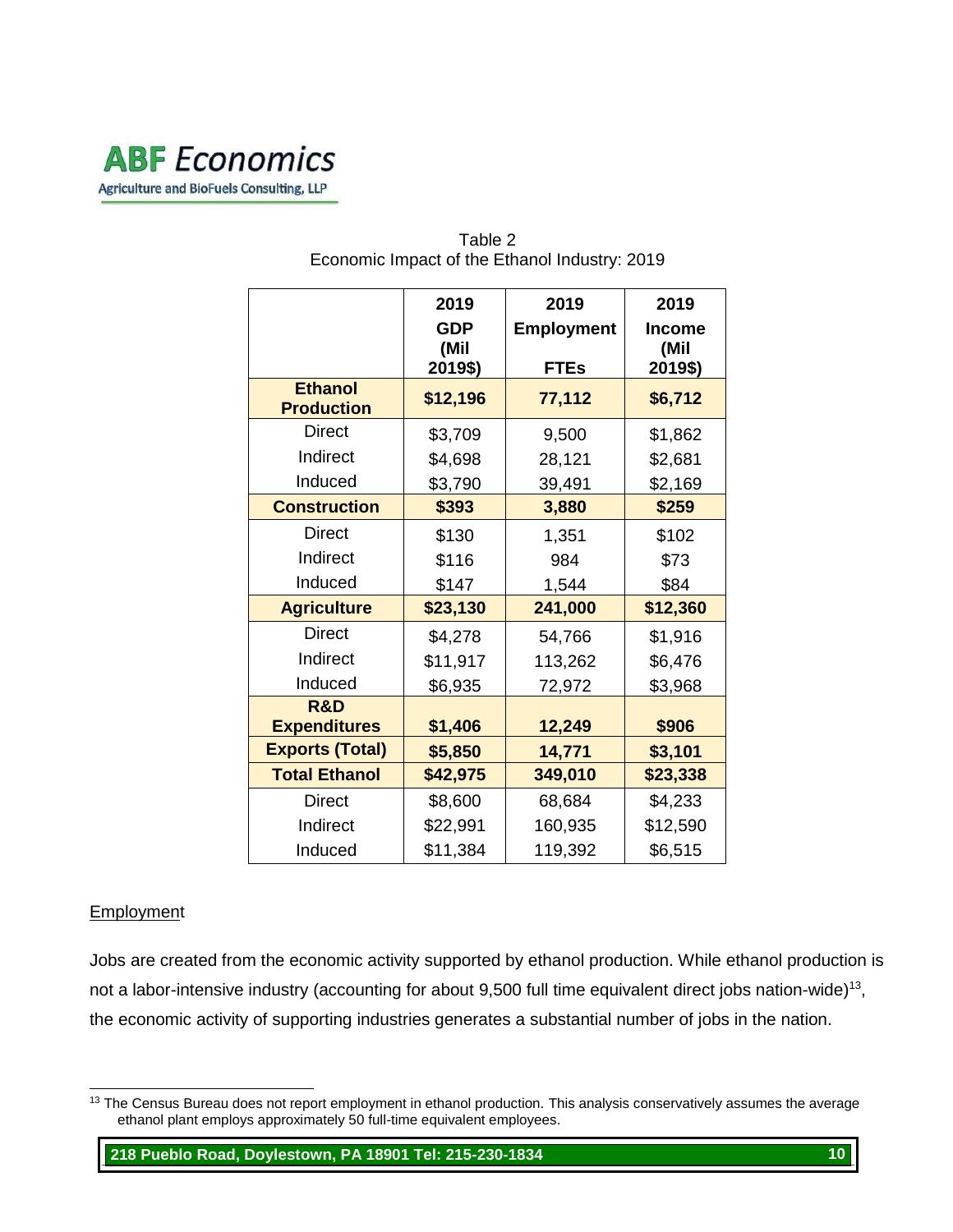When the direct, indirect and induced jobs supported by ethanol production, construction activity, agriculture, exports, and R&D are included, the ethanol industry supported nearly 350,000 jobs in 2019.

Since ethanol production is more capital intensive than labor intensive, the number of direct jobs supported by the ethanol industry is relatively small and is concentrated primarily in manufacturing and agriculture. Most agriculture jobs supported by the ethanol industry are jobs in support activities related to crop production, ranging from farm advisors, producers and distributors of crop protection products, fertilizer, and farm equipment, and other service providers. In addition, jobs supported by income generated and spent by employees supports a significant number of jobs in seemingly unrelated sectors such as retailers and service sectors. In general, as the impact of the direct spending by the ethanol industry expands throughout the economy, the employment impact expands significantly and is spread over a large number of sectors. The number of jobs supported by ethanol and DDGS exports is estimated at more than 14,800. Most of these jobs are concentrated in transportation and export trade related administrative and financial industries.

#### Income

Economic activity and associated jobs produce income for American households. The economic activities of the ethanol industry put more than \$23 billion into the pockets of Americans in 2019. As is the case with employment, the direct impact on income by the ethanol industry is largely concentrated in manufacturing and services. In many respects, this mirrors the employment structure of the American economy. The most significant impact of the ethanol industry continues to be increased income to farmers who benefit from the demand for feedstock, which leads to both increased production and increased prices, as well as earnings from locally-owned ethanol plants.

#### Exports

U.S. ethanol exports have expanded significantly over the last decade and continue to post a substantial trade surplus. Ethanol exports in 2019 are projected to total more than 1.5 billion gallons with an export value of \$2.4 billion. The projected 11 million tons of DDGS that are exported were valued at nearly \$2.3 billion. Moreover, the ethanol industry is generating a trade surplus and helping to reduce the nation's trade deficit. Figure 1 illustrates the growth in ethanol exports, imports and trade balance.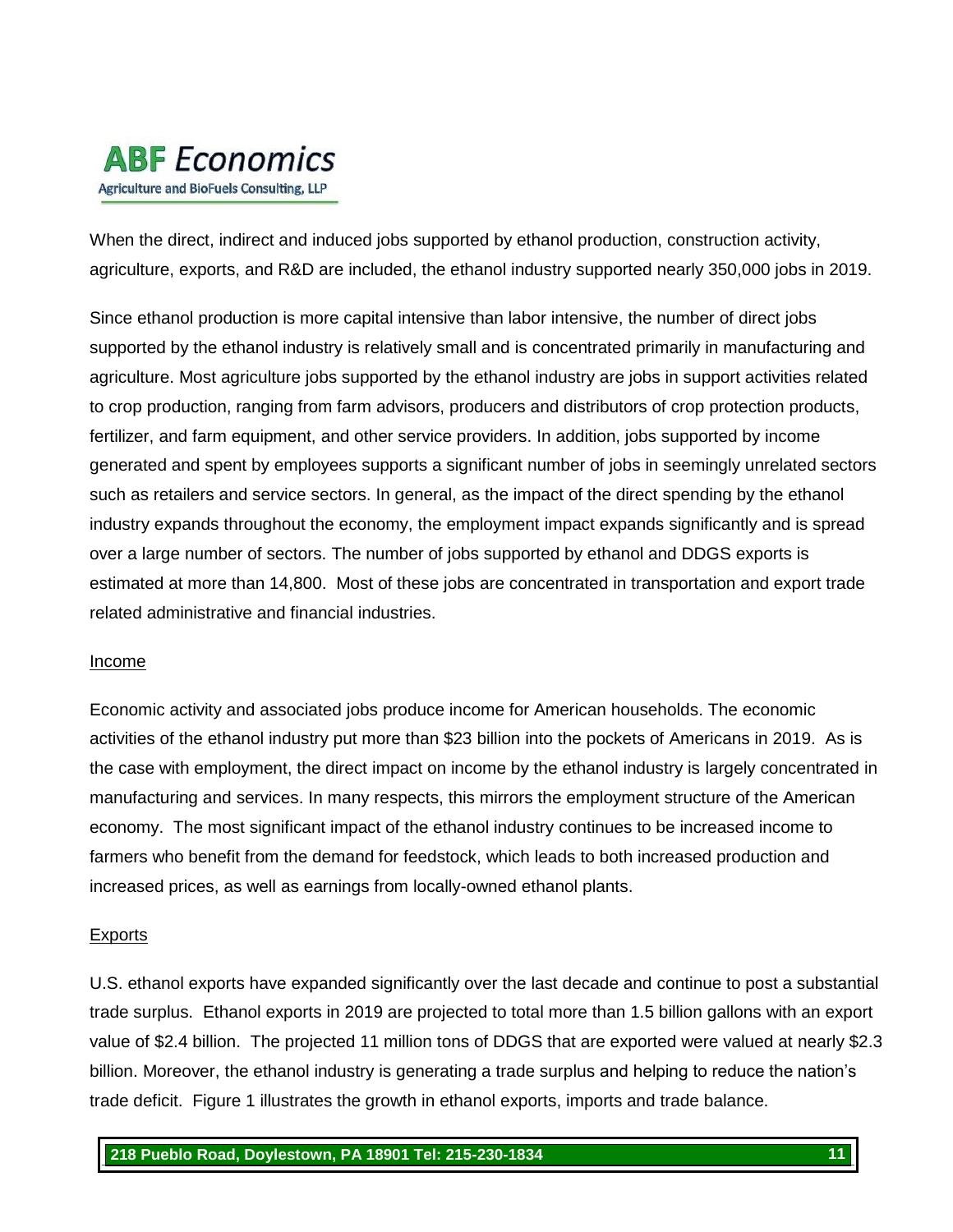

Source: Foreign Agricultural Service. Global Agricultural Trade System (GATS)

Exports of ethanol and distillers' grains generate economic activity largely through the requirements to transport output from plants to ports and final destinations. This largely involves truck, rail, barge, and ocean shipping. Additional impacts are generated by labor, administrative and financial requirements necessary to support export activity. These impacts are categorized as indirect since they are subordinate to production. Using the USDA Trade Multipliers suggests that the \$4.2 billion of export value added \$5.9 billion to GDP and supported nearly 15,000 jobs in all sectors of the economy.

The growth in U.S. ethanol exports reflects not only larger exportable supplies but also global expansion of renewable fuel use. A recent FAPRI forecast indicates that world ethanol production is projected to grow 0.8 percent in 2019.<sup>14</sup> As indicated earlier production in the U.S., the world's largest producer, decreased 1.9 percent in 2019 while output in Brazil, the world's second largest producer, continued to grow increasing an estimated 6.1 percent in 2019. Nevertheless, Brazil is the leading importer of ethanol from the U.S. accounting for more than 23 percent of U.S. exports through November 2019. Canada has continued to be a leading export market for ethanol. Exports to Canada totaled 298 million gallons through November 2019, or 22.5 percent of U.S. exports. India was the third largest market for U.S.

l <sup>14</sup> FAPRI Baseline Review 2019. December 2019. Food & Agricultural Policy Research Institute, University of Missouri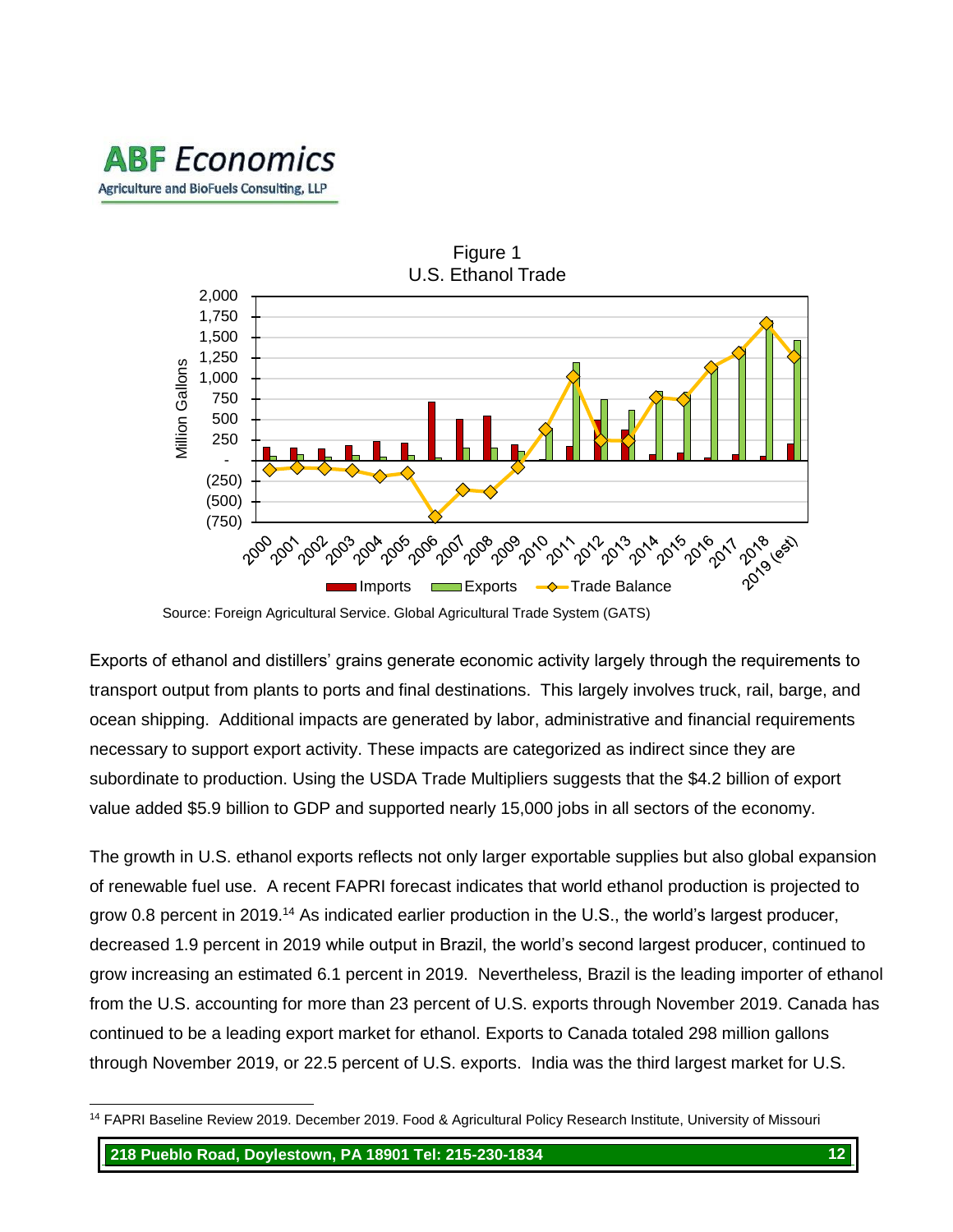

ethanol followed by South Korea, Colombia and the Philippines. Exports to China have dropped sharply over the past several years because of tariffs placed on U.S. ethanol and, as a result of the U.S. – China trade dispute, China imported no ethanol from the U.S. in 2019. As shown in Figure 2, five markets account for three-quarters of total U.S. ethanol exports.



DDGS exports through November 2019 are down 8.3 percent from year earlier levels and are projected to total about 11 million metric tonnes for all of 2019 while the value of exports fell nine percent. The biggest story for DDGS export markets continues to be the collapse of the China market. As shown in Figure 3, China's share of U.S. exports decreased from 6.5 million metric tons as recently as 2015 (51 percent of total) to about 166,000 metric tons in 2019, or 1.7 percent of total U.S. exports.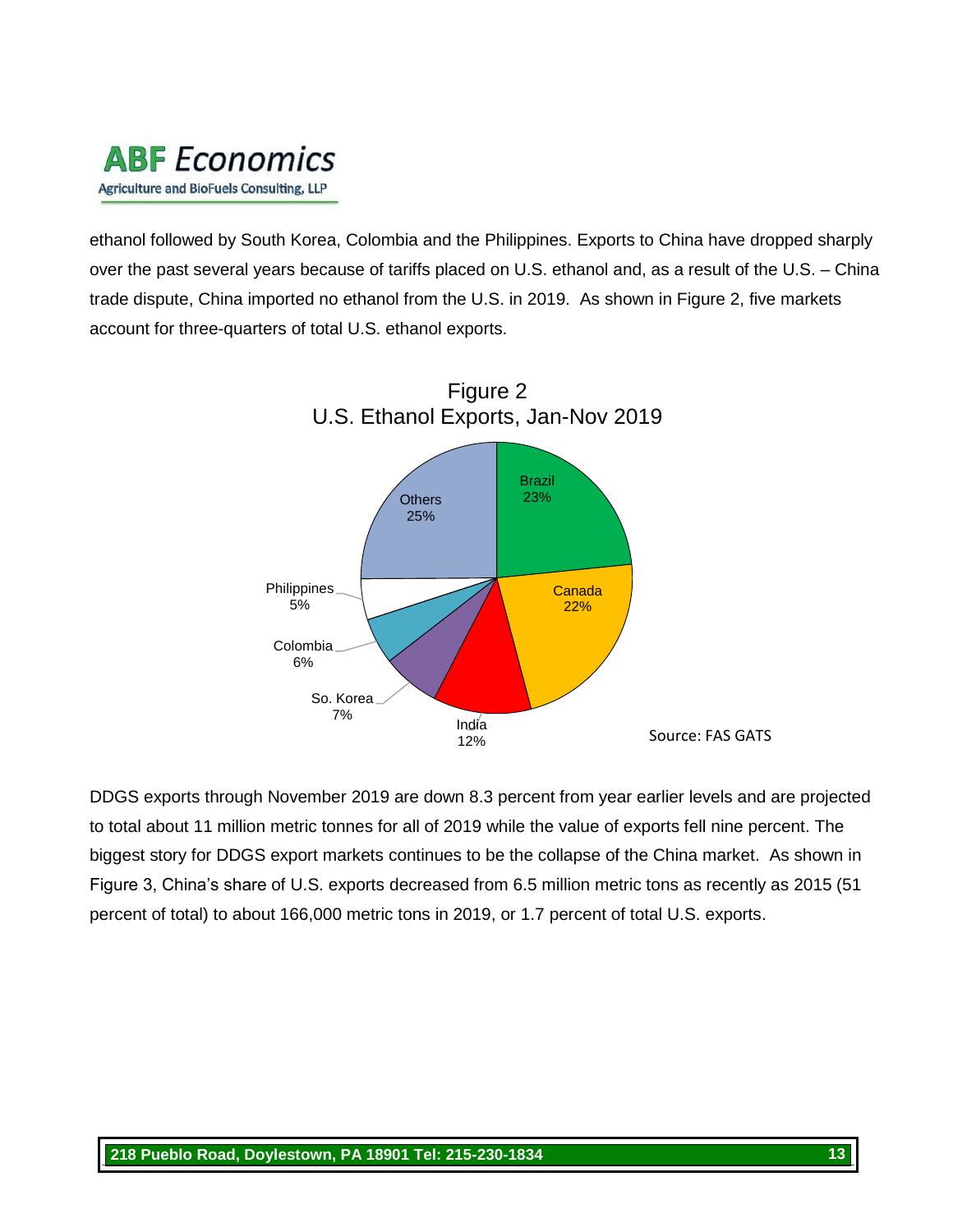



Source: USDA Foreign Agricultural Service Global Agricultural Trade System (GATS).

#### Tax revenue

The combination of GDP and household income supported by the ethanol industry contributed an estimated \$4.1 billion in tax revenue to the Federal Treasury in 2019. State and local governments also benefit from the economic activity supported by the ethanol industry, earning \$3.8 billion in 2019.

#### Crude oil displacement

Ethanol also plays a positive role in reducing our dependence on imported oil, expands the supply of motor gasoline, reduces the U.S. trade deficit, and reduces greenhouse gas emissions relative to conventional gasoline.

Ethanol displaces crude oil needed to manufacture gasoline and expands the volume of motor gasoline available to consumers. According to the Energy Information Administration (EIA), U.S. dependence on imported oil and refined products has dramatically declined since peaking in 2005. The movement to energy self-sufficiency in the U.S. is demonstrated by the substantial decline in the share of petroleum imports. EIA reports that the share of petroleum products provided by imports through November 2019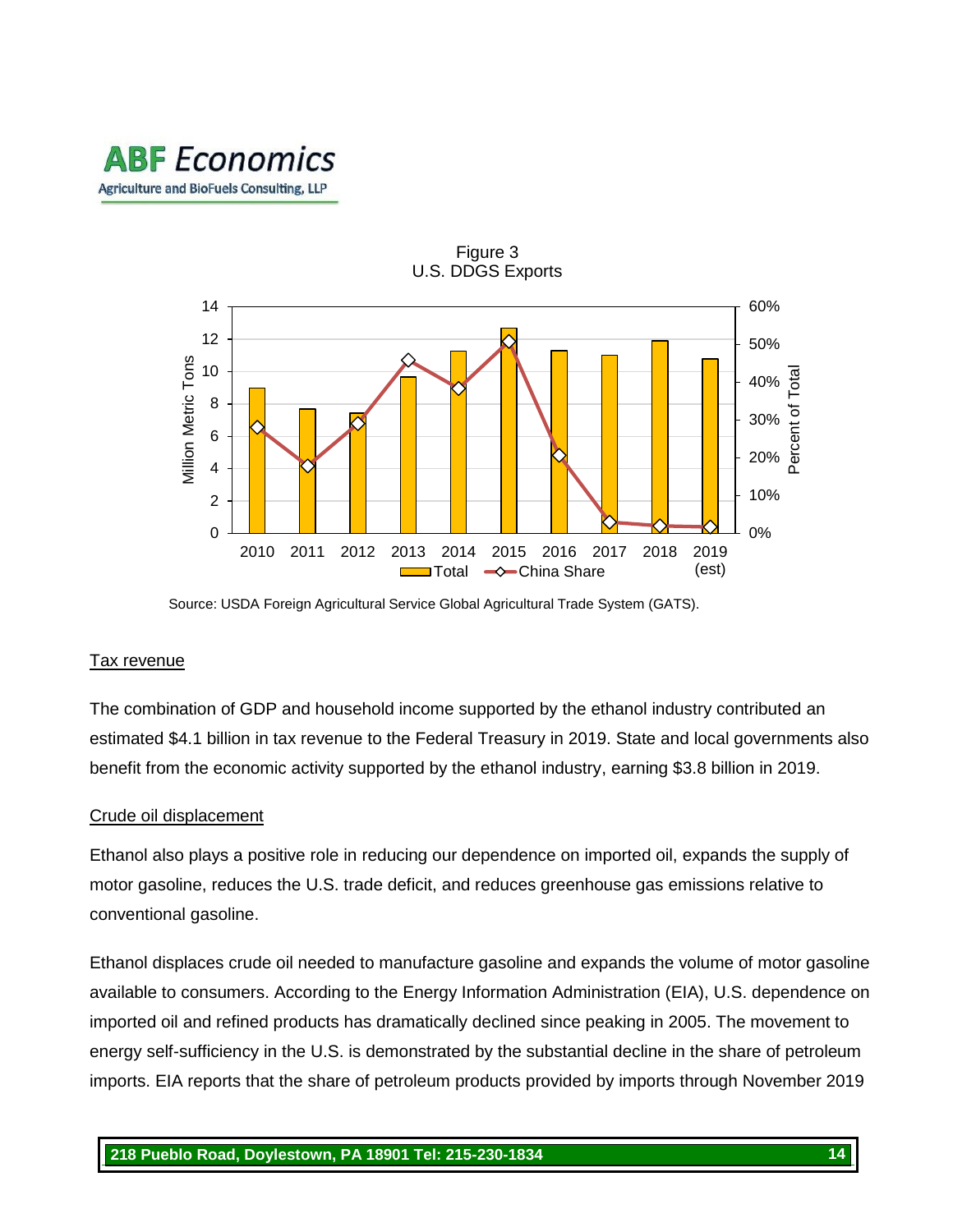

fell to 3.7 percent on a net basis, compared to 11.4 percent in 2018 and a peak of 60.3 percent in 2005.<sup>15</sup> The use of domestic biofuels (ethanol and biodiesel) continues to be a contributor to the steady decline in oil import dependence. The production of 15.8 billion gallons of ethanol displaced 540 million barrels of crude oil needed to produce gasoline in 2019. If applied to imports, the value of the crude oil displaced by ethanol is estimated at nearly \$32 billion in 2019.<sup>16</sup> This money stays in the American economy and, when combined with the GDP generated by ethanol production, is helping keep America strong.

#### **State Level Impacts of Ethanol Production**

The ethanol industry has diversified geographically in recent years. At the end of 2019, RFA reports an aggregate industry capacity of 16.8 billion gallons with 190 operating plants producing 15.8 billion gallons. Each of these plants is essentially a bio refinery that is an integral part of the other basic organic chemicals industry in the U.S. manufacturing sector. As such, the expenditures on feed grains and other feedstocks and inputs generates economic activity, income and supports job creation.

The methodology used to estimate state-level impacts differs from previous years. The calculation of state-level economic activity generated by ethanol production was a multi- step process. The first step involved estimating state-level expenditures by multiplying ethanol production reported by RFA to the national operating cost per gallon. Base estimates of GDP, income and employment were calculated by multiplying the appropriate IMPLAN multiplier for the Other Basic Organic Chemical Manufacturing industry (of which ethanol is a part) to the estimated operating expenditures by state. The results represent only the impact of ethanol production and exclude new construction activity, exports and R&D. The final step involved calculating the "gap" between the estimates and total national level impacts and scaling up the state estimates to match the national level GDP, jobs, and income. As discussed in more detail below, scaling up the state-level base estimates to account for the gap is necessary for several reasons. Chief among these is that the state-level analyses used multipliers for only one industry, other

**218 Pueblo Road, Doylestown, PA 18901 Tel: 215-230-1834 15**

l <sup>15</sup> EIA. Monthly Energy Review December 2019. Table 3.3a Petroleum Trade: Overview. DOE/EIA-0035(2019/12)

 $16$  Ethanol directly competes with and displaces gasoline as a motor fuel. According to the EIA, one 42-gallon barrel of crude oil produced 19.7 gallons of gasoline in 2019. Ethanol has a lower energy content (76,700 btu per gallon LHV) than gasoline (114,000 btu per gallon LHV), and thus it takes 1.48 gallons of ethanol to provide the same energy as one gallon of gasoline. Therefore, 15.8 billion gallons of ethanol are the equivalent of 10.4 billion gallons of gasoline. Since one barrel of crude produces 19.7 gallons of gasoline, it takes 540 million barrels of crude to produce 10.4 billion gallons of gasoline, the amount displaced by ethanol. This oil was valued at the 2019 year-to-date average composite acquisition cost of crude oil by refiners of \$59/bbl.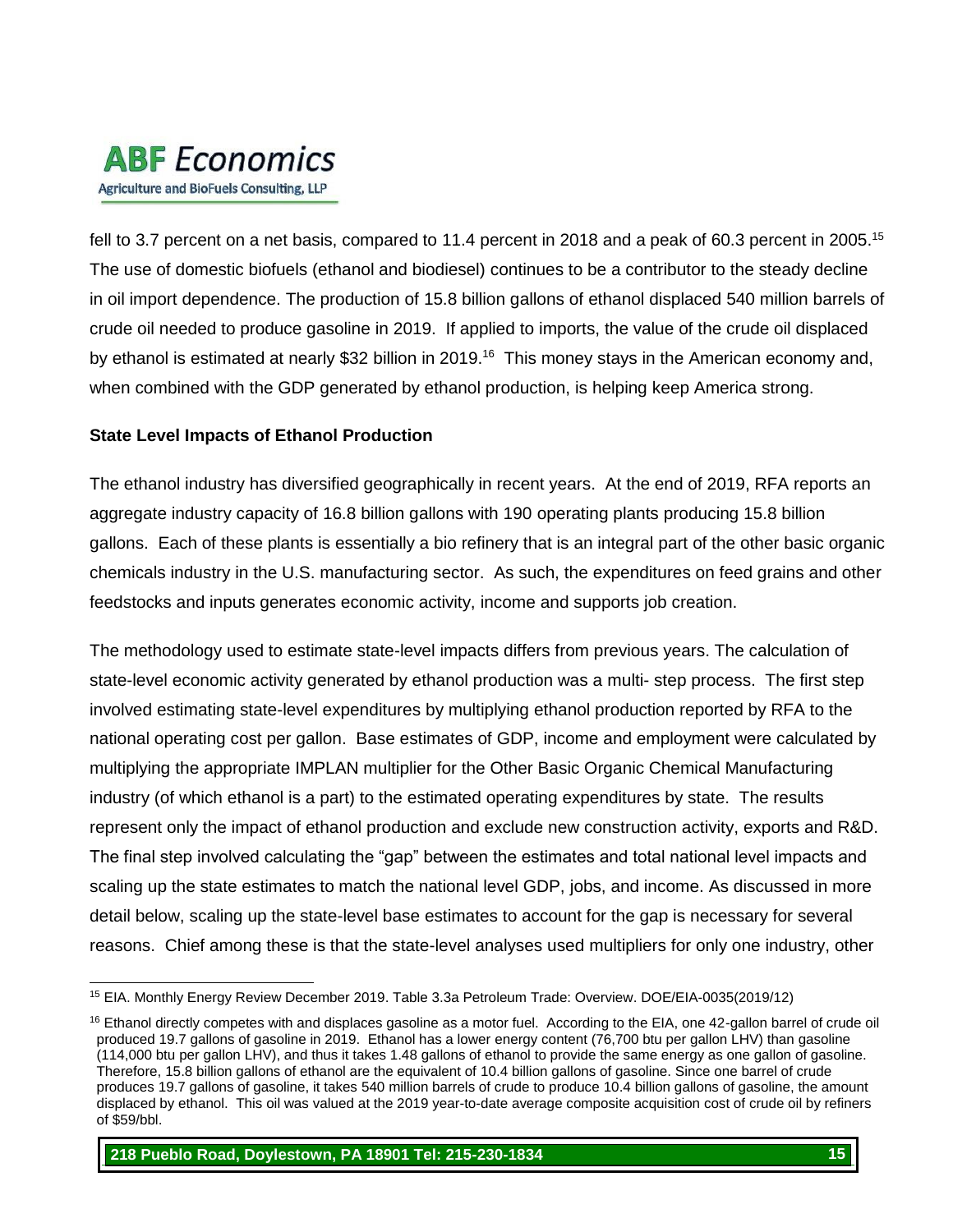

basic organic chemicals, and does not reflect other supplying industries. As might be expected, the impact on a state's economy is generally proportional to ethanol production. Table 3 details these results for states with at least 100 million gallons of production capacity.

|           | Production | Production | <b>GDP</b> | Employment | Income   |
|-----------|------------|------------|------------|------------|----------|
|           | (Mil Gal)  | Share      | ((Mil \$)  | Jobs       | (Mil \$) |
| ΙA        | 4,126      | 26.0%      | \$9,096    | 82,294     | \$4,910  |
| <b>NE</b> | 2,176      | 13.7%      | \$4,797    | 43,401     | \$2,589  |
| IL.       | 1,833      | 11.5%      | \$4,041    | 36,560     | \$2,181  |
| <b>MN</b> | 1,315      | 8.3%       | \$2,900    | 26,232     | \$1,565  |
| IN        | 1,083      | 6.8%       | \$2,388    | 21,601     | \$1,289  |
| <b>SD</b> | 1,002      | 6.3%       | \$2,209    | 19,985     | \$1,192  |
| WI        | 648        | 4.1%       | \$1,429    | 12,924     | \$771    |
| <b>ND</b> | 487        | 3.1%       | \$1,074    | 9,713      | \$579    |
| KS        | 518        | 3.3%       | \$1,142    | 10,332     | \$616    |
| OH        | 408        | 2.6%       | \$900      | 8,138      | \$485    |
| <b>TX</b> | 335        | 2.1%       | \$739      | 6,682      | \$399    |
| MI        | 283        | 1.8%       | \$624      | 5,644      | \$337    |
| <b>TN</b> | 230        | 1.4%       | \$507      | 4,587      | \$274    |
| <b>MO</b> | 165        | 1.0%       | \$364      | 3,291      | \$196    |
| <b>NY</b> | 165        | 1.0%       | \$364      | 3,291      | \$196    |
| CA        | 158        | 1.0%       | \$348      | 3,151      | \$188    |
| CO        | 125        | 0.8%       | \$276      | 2,493      | \$149    |
| GA        | 120        | 0.8%       | \$265      | 2,393      | \$143    |
| PA        | 110        | 0.7%       | \$243      | 2,194      | \$131    |

Table 3 Contribution of Ethanol Production to Individual State Economies, 2019\*

\*Excludes construction, exports and R&D

The results in Table 3 are generalized impacts. The impacts of comprehensive analysis of any individual state will differ from these results. The reason for this is complex. First, the structure of each state economy is unique, economic impact multipliers reflect this and will differ from national-level multipliers for any given industry. This analysis uses multipliers for only one industry, other basic chemicals manufacturing, and does not reflect other supplying industries. Additionally, there are regional differences in feedstock costs, ethanol and DDGS prices, and other input costs that have not been explicitly considered. Relatively few states procure all of their feedstock and other inputs locally. Consequently, the analysis does not factor in leakages (spending that takes place out-of-state for inputs imported from a neighboring state). This means, for example, that the impacts may be overstated for a